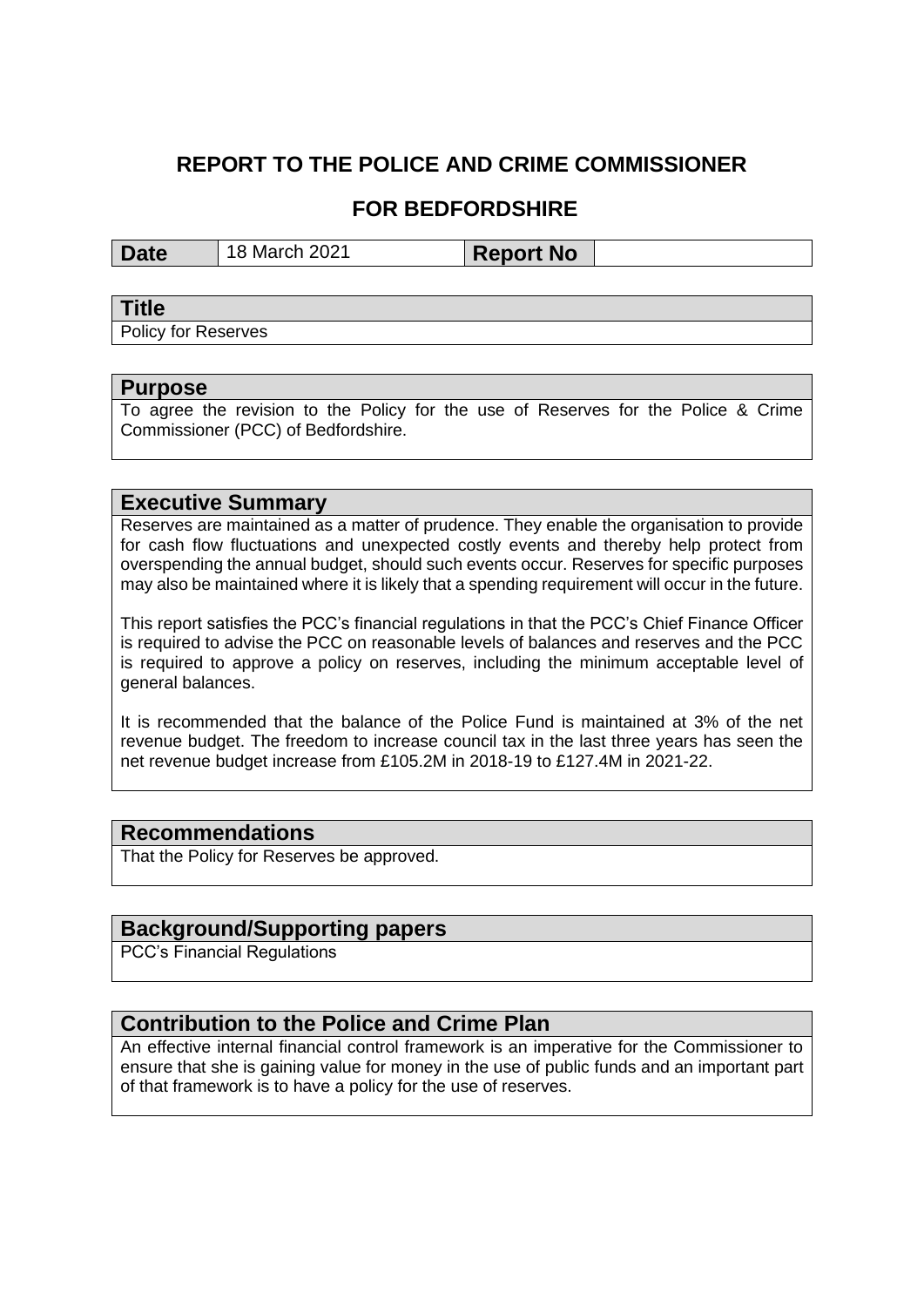### **Report**

### **1 Introduction**

Since its inception the Office of the Police and Crime Commissioner (OPCC) has held a number of earmarked reserves as well as the Police Fund. The reserves and the rationale for holding them and their prospective use are as follows:

### **2 General Reserves**

The PCC will hold a general reserve of between 2% & 5% of the net revenue expenditure.

• *Police Fund -* It was determined by the Police Authority in February 2011 that it would hold a general reserve of at least 3.5%. This is now considered excessive as a result of recent freedoms allowing above inflation increases to Council Tax levels and it is recommended that the balance of the Police Fund be reduced to 3% of the net revenue budget. This will result in a Police Fund Balance of £3.8M in 2021-22 as compared to £3.0M in 2011-12. This sum will be influenced by the resourcing and/or service risks profiles over the period of the Medium Term Financial Plan and will be subject to review by the Chief Finance Officer.

The Police Fund will be used for extraordinary expenditure arising from exceptional circumstances that have not and cannot be funded from within the PCC's and Force's agreed revenue budgets and capital programme.

#### **3. Earmarked Reserves**

The PCC holds a number of earmarked reserves, as shown below. The levels of reserves are formally reviewed at budget setting and outturn stages of the financial year, but are informally reviewed as part of the on-going medium term forecasting process:

- *Performance and Change Reserve* this reserve is to support the delivery of the Medium Term Financial Plan and associated savings plans. The criteria for using this reserve is that it must be possible to demonstrate how it aids the delivery of these savings through;
	- o assisting with pump priming collaborations;
	- o assisting with redundancy costs and other set up costs arising from restructuring;
	- $\circ$  performance and pump priming initiatives that reduce demand, enabling the successful management of change;
	- o invest to save opportunities.

Use of this reserve will not involve on-going revenue expenditure that would normally be funded through the Revenue Budget and will be restricted to clearly targeted one-off items that demonstrate a return on the investment aligned with the Strategic Plan.

Any decisions to use this reserve should be taken while fully cognisant of the latest four year forecast of pressures on this reserve and the proposal should set out the risks that will be mitigated by the investment and an indication of the improvement that will be realised.